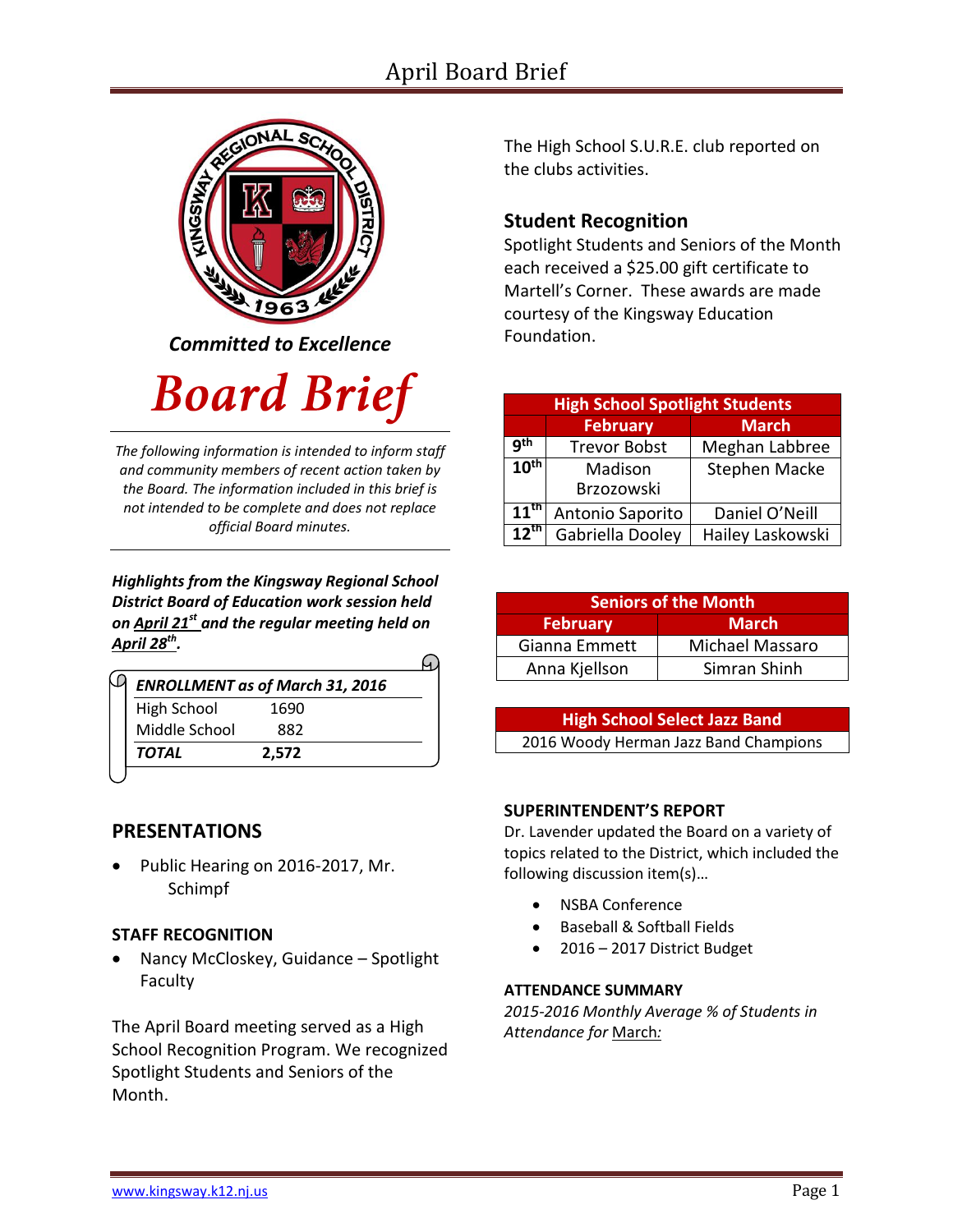| 2015-2016 Monthly Average %<br>of Students in Attendance |                   |                                         |                            |  |  |
|----------------------------------------------------------|-------------------|-----------------------------------------|----------------------------|--|--|
| Grade<br>Level                                           | <b>March</b><br>℅ | 2015-<br>2016<br><b>YTD</b><br>Avg<br>% | Past<br>6 Year<br>Avg<br>℅ |  |  |
| 7                                                        | 94.4              | 95.9                                    | 94.3                       |  |  |
| 8                                                        | 93.7              | 95.3                                    | 93.6                       |  |  |
| <b>Total MS</b><br>Average                               | 94.1              | 95.6                                    | 93.9                       |  |  |
| ٩                                                        | 94.5              | 94.9                                    | 93.3                       |  |  |
| 10                                                       | 94.1              | 94.3                                    | 92.0                       |  |  |
| 11                                                       | 94.2              | 93.5                                    | 92.4                       |  |  |
| 12                                                       | 91.5              | 92.4                                    | 91.1                       |  |  |
| <b>Total HS</b><br>Average                               | 93.5              | 93.6                                    | 92.7                       |  |  |
| <b>District</b><br>Average                               | 93.8              | 92.5                                    | 93.6                       |  |  |

#### **PERSONNEL**

#### *District Employment*

- Resignation: Kevin Shipman (Maintenance/Groundskeeper)
- Retirement: Thomas Pili (Custodian)
- Non-Certified Staff:
	- Kim Fulton (Bus Driver)
	- Tina Newlin (Bus Driver)
	- Angelo DiJoseph (Maintenance/Grounds Keeper)
- Substitutes: Lori Messina (School Nurse)

#### *High School Employment*

- Resignation:
	- Andrea Kornblulh (LTS Science Teacher )
	- Nicole Soderholm Auge (Science Teacher)
- Retirement: Joanne Neilio (Secretary)
- Certified Staff: Farid Syed (Health and Physical Education Teacher)
- Schedule "B": Various positions were approved.
- Practicum / Student Teachers:
	- Kristen Mandicz (Chrissy Ludlam and Rob Baerman– Athletic Training – 08/2016 to 11/2016)
	- Sara Balliet (Wendy Young, Thomas Stelling, Lauren Smith, Dean Ilconich – 05/16/16 – 06/30/16)
- Long Term Substitute(s): Anne Noble-Vetter (LTS Biology Teacher – 04/29/16 to 06/30/16)

#### *Middle School Employment*

- Schedule "B": Various positions were approved.
- Leaves of Absence:
	- Thomas Pili (Custodian)
	- Madalyn Marlin (English Teacher)
- Long Term Substitute(s): Jeff Herrman (History – 05/04/2016 to 06/30/2016)

#### **FUNDRAISERS**

- **04/30/16 – 05/07/16 - Gold Laces for Pediatric Cancer.** The Baseball team will be selling gold shoe laces to raise funds to support Pediatric Cancer.
- **05/01/16 – 06/15/16 Plant Sale.** The Environmental Club will be selling plants to continue the school beautification project.
- **05/21/16 Packaging Food/ Meals.** The FCA will be packaging food and meals for the Stop Hunger Now Group.
- **05/26/16 Dress Down Day.** The Key Club will be raising funds to support the troops by having a dress down day.
- **05/26/16** –**Yogo Factory.** The Key Club will be raising funds for a charitable group that has yet to be determined by working with the Yogo Factory to keep a percentage of the sales made on that day.
- **05/26/16** –**Kingsway Football Social.** The football program will be raising funds for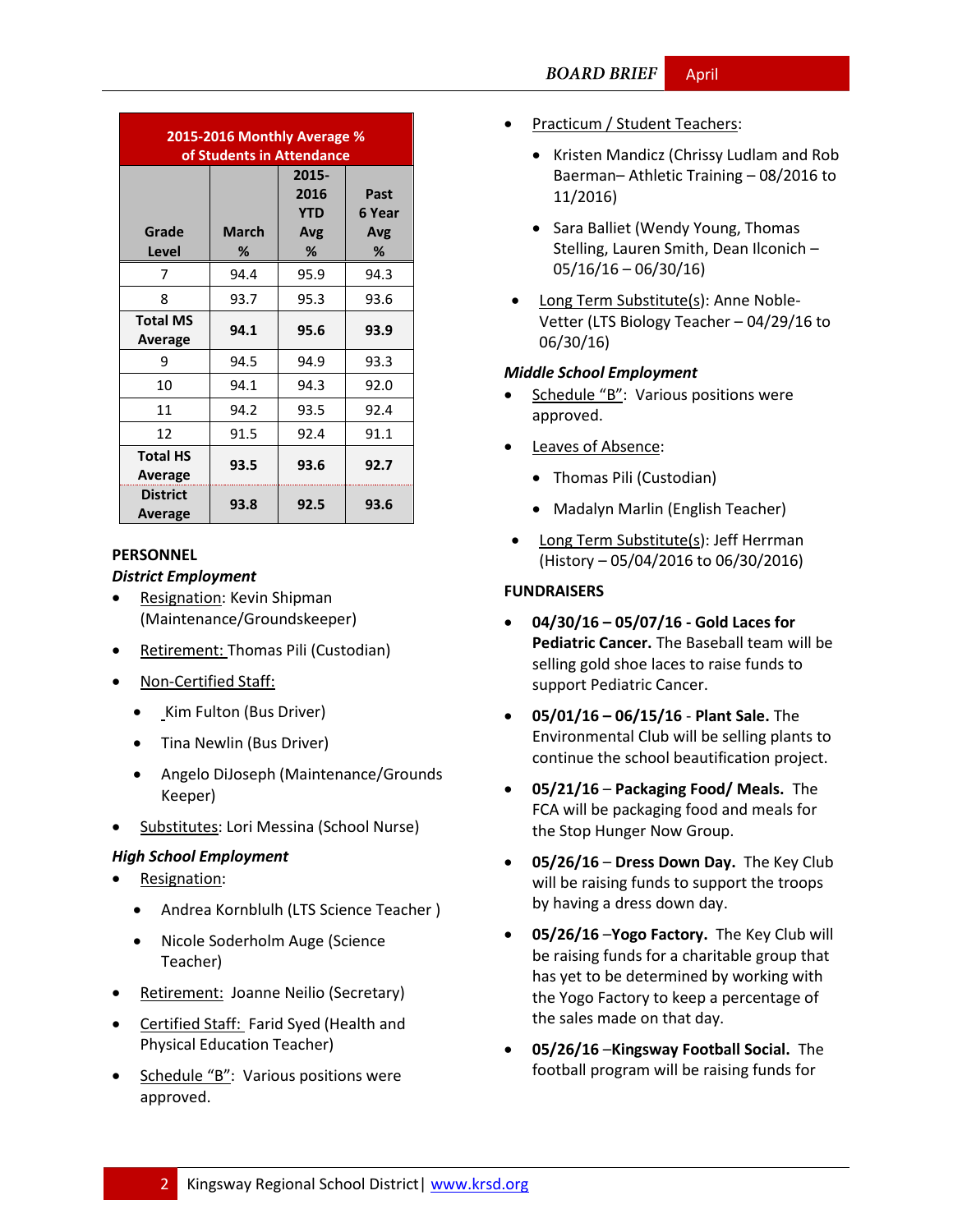the program by having a Kingsway Football Social at Botto's Italian Line.

- **06/27/16 – 07/29/16 –Bench Press Fundraiser.** The football program will be raising funds to support the football program by having a bench press contest.
- **08/12/16 – 09/10/16 – Discount Card Fundraiser.** The football program will be raising funds to support the program by selling discount cards.

#### **FIELD TRIPS**

- **04/29/16 –** The Student Council will spend time mentoring early childhood students in the Head Start program.
- **05/02/16 –** The Mock Trial students will attend the Gloucester County Bar Foundation Law Day Luncheon at Auletto's Deptford, NJ.
- **05/05/16** The Economic students will travel to Wellshire Farms to give them access to a successful company to discuss careers and economics.
- **05/14/16 Rain Date 05/21/16**  The Environmental Club, Middle School Environmental Club and WWF will be going to Oldmans Creek Preserve in Auburn, NJ to teach the students about the South Jersey's native species and the eco systems.
- **05/25/16 –** The EEL Classes will be going to the Franklin Institute to have an educational experience.
- **06/01/16 –** The Middle School Student Council will be going to Six Flags Great Adventure for the State Student Council Spring Awards Program.
- **06/10/16** The Special Olympics Project Unify students will be going to The College of New Jersey to discuss school unification and to get ideas for unifying Kingsway next year.
- **07/20/16 –** The Extended School Year team will be going to Wood Lanes in Woodstown, NJ to learn math and life skills.
- **07/28/16 –** The Extended School Year team will be going to Denny's in Carney's Point, NJ to learn math and life skills.
- **08/03/16 –** The Extended School Year team will be going to Acme Markets in Logan, NJ to learn math and life skills.

#### **RESEARCH PROJECTS**

• 12-15 Middle School teachers will participate in a dissertation research project for final requirements of Ed. D. in Educational Leadership from May 2016 through June 2016.

#### **EMERGENCY DRILLS/CALLS**

| School/     | <b>Time</b>      | <b>Drill/Call</b> |
|-------------|------------------|-------------------|
| <b>Date</b> |                  |                   |
| НS          | Start: 09:37 AM  | Precautionary     |
| 03/04/2016  | End:<br>09:44 AM | Lockdown          |
| <b>HS</b>   | Start: 08:26 AM  | Precautionary     |
| 03/08/2016  | 08:32 AM<br>End: | Lockdown          |
| <b>HS</b>   | Start: 01:25 PM  | <b>Fire Drill</b> |
| 03/30/2016  | 01:32 PM<br>End: |                   |
| <b>HS</b>   | Start: 09:46 AM  | Precautionary     |
| 03/31/2016  | 10:21 AM<br>End: | Lockdown          |
| НS          | Start: 11:44 AM  | Precautionary     |
| 03/31/2016  | 11:47 AM<br>Fnd: | Lockdown          |
|             |                  | Scheduled K9      |
|             |                  | Dog Sweep         |
| <b>MS</b>   | Start: 01:40 PM  | Full Lockdown     |
| 03/10/2016  | 01:52 PM<br>End: |                   |
| <b>MS</b>   | Start: 08:50 AM  | <b>Fire Drill</b> |
| 03/30/2016  | End:<br>08:54 AM |                   |
| MS          | Start: 09:38 AM  | Precautionary     |
| 03/31/2016  | 09:57 AM<br>End: | Lockdown          |
|             |                  | Scheduled K9      |
|             |                  | Dog Sweep         |

#### **[POLICY](http://www.straussesmay.com/seportal/Public/DistrictPolicyTOC.aspx?id=f0cc945ef3894b8d9ad5f87d948ca425&PolicyID=)**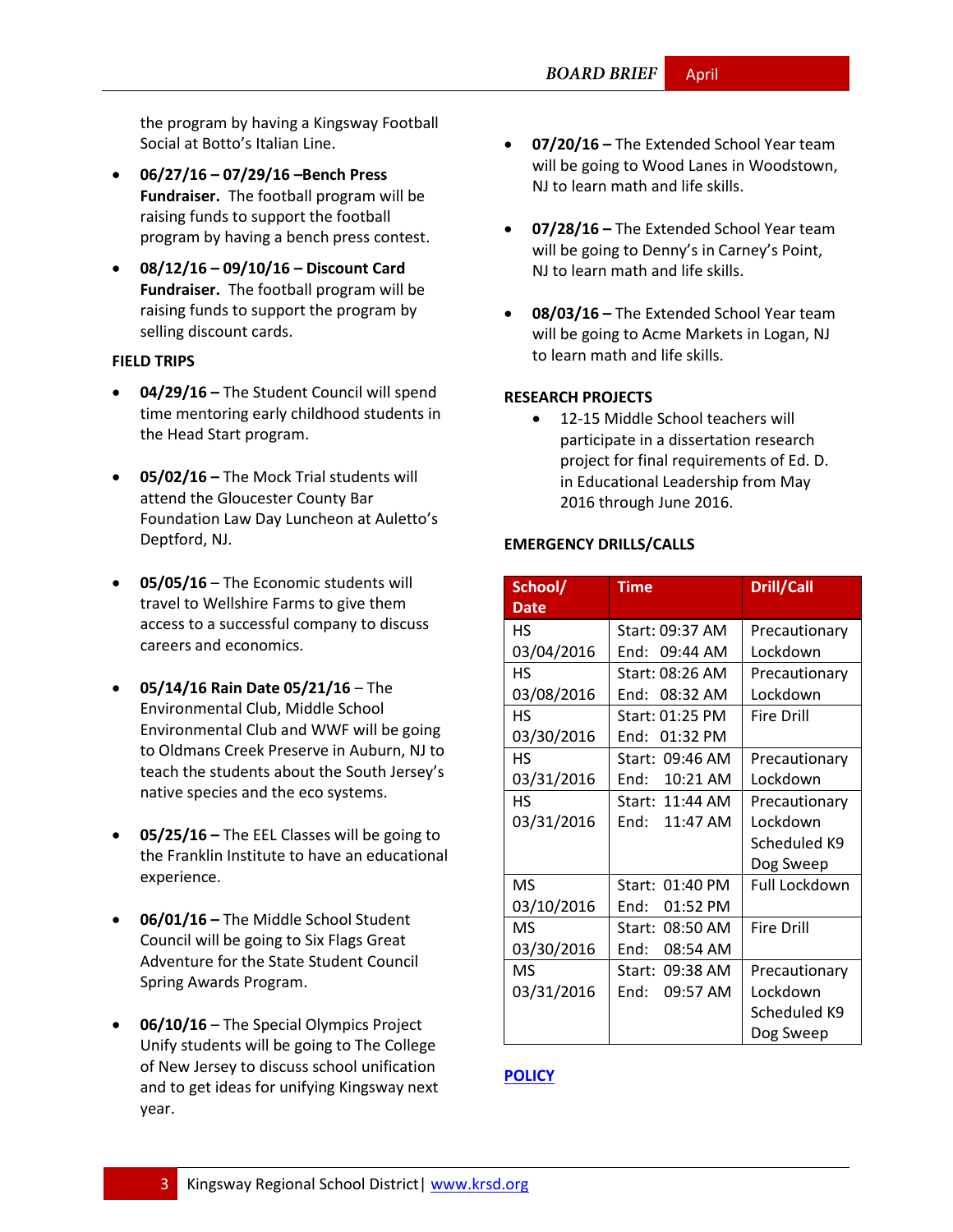#### **BOARD BRIEF** April

The Board recommended the following for SECOND reading for revision and/or adoption.

- Policy 2436 Athletic Registration Fees.
- Policy 5200 Attendance
- Regulation 5200 Attendance (with edits)

The Board recommended the following for FIRST reading for revision and/or adoption.

- Policy 1110 Organization Chart
- Policy 2363 Pupil Use of Privately-Owned Technology
- Policy 2361 Acceptable Use of Computer Network/Computers and resources

#### **BUSINESS, FACILITIES & FINANCE**

- The Board approved the Board Secretary's Report and Bill List for March 2016
- **Receipt and Acceptance of Student Activity and Athletic Account Financial Reports.** The Board accepted as filed the Middle School, High School and Athletic financial report for the period ending 03/31/2016.
- **Addendum to the Memorandum of Agreement Regarding Seventh Period Stipend.** The Board approved for the period of April 14, 2016 through June 30, 2016, as recommended by the Superintendent of Schools, the Board President and Secretary be authorized to execute a copy of the addendum, and that a copy of such addendum be part of the minutes on file in the Board Secretary's office.
- **KEA & BOE Collective Bargaining Agreement.** The Board approved the [collective bargaining agreement](http://user-cszq8ff.cld.bz/KEA-2015-2018-CBA-Final-04-17-161) with salary guides for the period of July 1, 2015 through June 30, 2018 and a copy of such agreement be part of the minutes on file in the Board Secretary's office.
- **Job Descriptions.** The Board approved job [descriptions](http://krsd.org/Page/1014) as recommended by the Superintendent of Schools.
- **2016-2017 Safety Grant.** The Board approved the submission of the grant application for the 2016 Safety Grant Program through the New Jersey Schools Insurance Group's ERIC SOUTH subfund to provide partial funding for the District's Schools Resource Officer in the amount of \$4,452.48 for the period of July 1, 2016 through June 30, 2017.
- **Cooperative Transportation Services.** The Board approved the participation in Cooperative Transportation Services with the GCSSSD for the 2016-2017 school year.
- **Shared Services Agreements Clearview Regional School.** The Board approved the Shared Services Agreements with the Clearview Regional School for the following services:
	- **Technology Management Services –** July 1, 2016 through June 30, 2017- \$51,218
	- **Vehicle Maintenance Services**  July 1, 2016 through June 30, 2017 - \$55.50 per hour
- **Interlocal Agreement with Camden County Educational Services Commission.** The Board approved the shared services agreement with the Camden County Educational services commission for the Website Hosting Services for the period of April 28, 2016 to April 30, 2019 at the cost of \$5,750.00 each year.
- **Interlocal Agreement with the Township of Harrison.** The Board approved the Shared Services Agreement with the Township of Harrison for the Information Technology Services for the period of January 1, 2017 to December 31, 2017 at a cost of \$35,350.00
- **Shared Services Agreements with South Harrison School District.** The Board approved the Shared Services Agreements